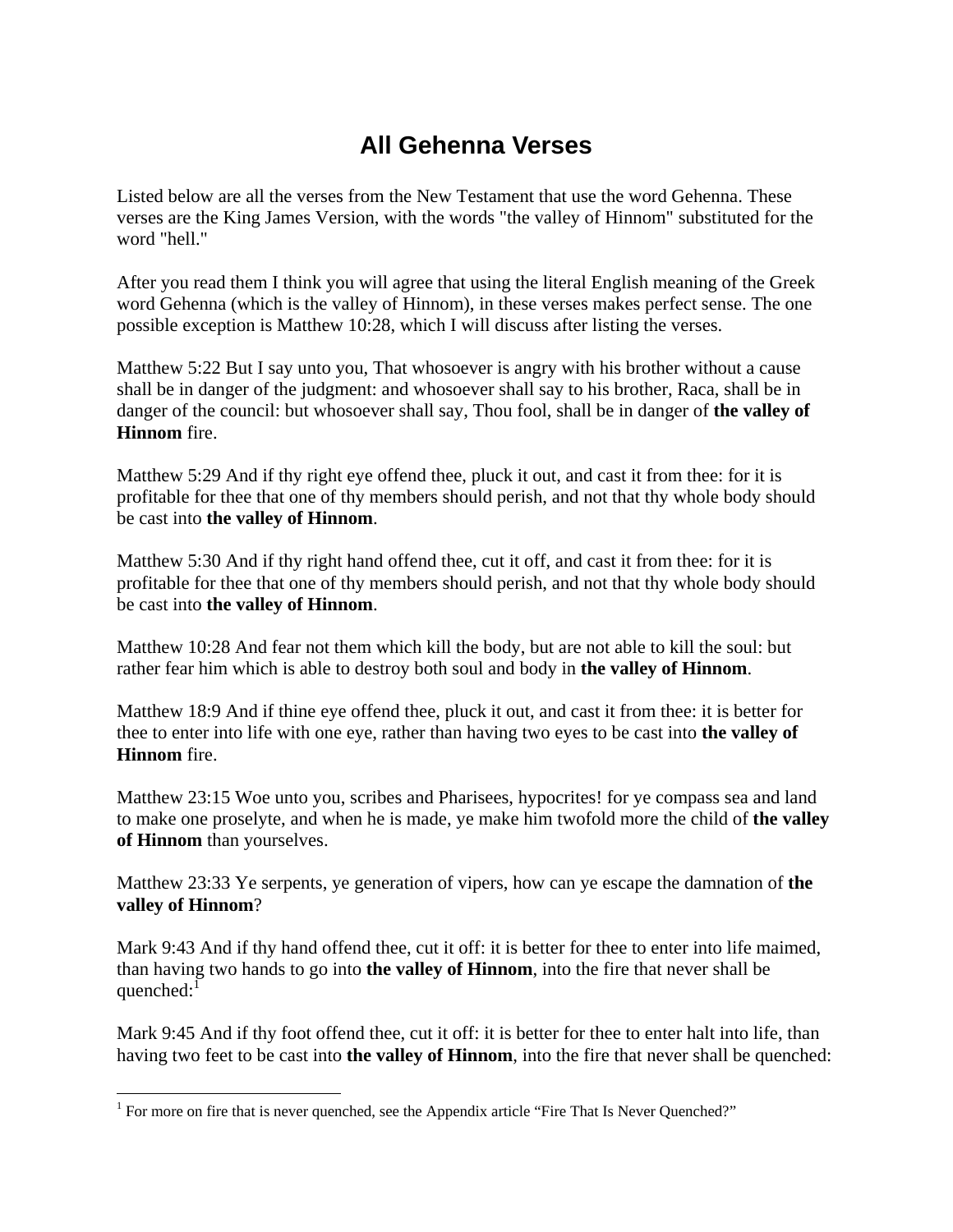Mark 9:47 And if thine eye offend thee, pluck it out: it is better for thee to enter into the kingdom of God with one eye, than having two eyes to be cast into **the valley of Hinnom** fire:

Luke 12:5 But I will forewarn you whom ye shall fear: Fear him, which after he hath killed hath power to cast into **the valley of Hinnom**; yea, I say unto you, Fear him.

James 3:6 And the tongue is a fire, a world of iniquity: so is the tongue among our members, that it defileth the whole body, and setteth on fire the course of nature; and it is set on fire of **the valley of Hinnom**.

## **More on Matthew 10:28**

## MATTHEW 10:28 KJV

28 And fear not them which kill the body, but are not able to kill the soul: but rather fear him which is able to destroy both soul and body in hell.

At first glance, Matthew 10:28 seems unlikely to make sense by translating Gehenna literally as "the valley of Hinnom" instead of "hell." After all, when we think of "soul" we usually think of the part of us that will continue living after we leave our body. If this verse refers to someone "able to destroy a soul" then we immediately think that humans could not do that – so it must refer to God.

However, I find it interesting that only eleven verses later in Matthew 10:39, the exact same words translated "destroy" and "soul" in Matthew 10:28 are instead translated "lose" and "life."

## MATTHEW 10:39 KJV 39 He that findeth his life shall lose it: and he that loseth his life for my sake shall find it.

Also the word "him" is not actually in the Greek text of Matthew 10:28. Also note that in Matthew 10:28 Jesus was speaking to His disciples, not to those who were rejecting Him. It seems possible, based on the same words being used in the same context only eleven verses later, that Jesus was telling His disciples not to fear those who could only cause them physical death, but to fear those who would be able to steal from them their very life-mission and purpose of being – causing them to lose their "life" as Matthew 10:39 indicates.

To paraphrase this possible meaning of the verse, it would be something like, "Don't fear physical death alone, for all people will face death. What you should be fearful of, and thus avoid, is allowing anyone to keep you from fulfilling your purpose and thus really stealing from you the "life" God intended for you to live. Don't let your life be wasted because of fearing physical death, even one as horrible as being cast out from Jewish society by the religious leaders and thrown in the garbage dump. So don't be intimidated by anyone, but be faithful to fulfill God's will. It is more important to make sure what you accomplish in life is not just garbage – that you fulfill God's will so your life is not wasted."